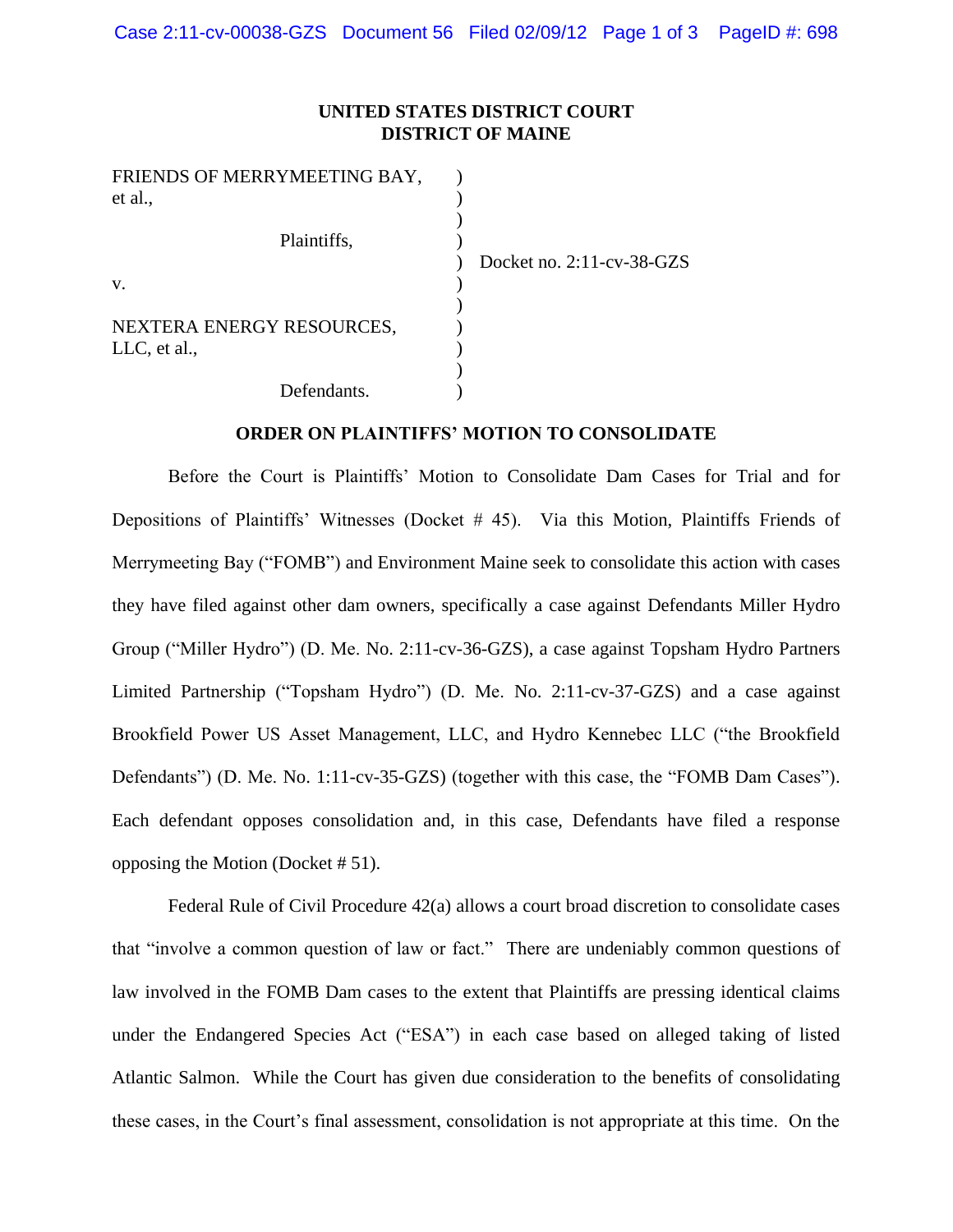## Case 2:11-cv-00038-GZS Document 56 Filed 02/09/12 Page 2 of 3 PageID #: 699

record, there is significant variability in the facts of each case on a variety of issues including the rivers involved, the dams involved and their location, the regulatory history of each dam, and the ongoing regulatory proceedings involving the ESA. In the Court's view, these factual differences make wholesale consolidation burdensome for Defendants and will not necessarily yield an efficient use of judicial resources. $<sup>1</sup>$ </sup>

In light of this assessment, Plaintiffs' request that the Court consolidate these cases for purposes of discovery and depositions is GRANTED IN PART AND DENIED IN PART. The Court notes that all four cases are on the same schedule under their respective scheduling orders. To the extent that Plaintiffs specifically seek the Court's approval to present their common witnesses for a consolidated deposition (as compared to four completely separate depositions), the Court GRANTS that request. In the Court's assessment, the parties can and should consolidate the depositions of common witnesses in order to minimize costs and maximize efficiency. Thus, the Court hereby ORDERS that counsel confer and attempt to reach agreement on the following: (1) a list of witnesses that qualify as common witnesses in all four cases; (2) the procedure to be utilized at the consolidated deposition of common witnesses, including the sequence of questioning, the amount of time each party shall have for asking questions, the handling of any joint objections; and (3) the process for complying with any and all confidentiality orders during the deposition. To the extent that the parties cannot reach agreement on the consolidation of a specific deposition or the procedures to be used at a specific deposition, they are free to request a conference before the magistrate judge in accordance with District of Maine Local Rule 26(b). To the extent Plaintiffs' Motion might be read as requesting

 $\overline{a}$ 

 $<sup>1</sup>$  As noted in the papers, the Court notes that in both this case and the Brookfield case, Plaintiffs have additionally</sup> pled a cause of action under the Clean Water Act, 33 U.S.C. § 1341 et seq. Thus, the claims and legal issues are not identical in all four cases.